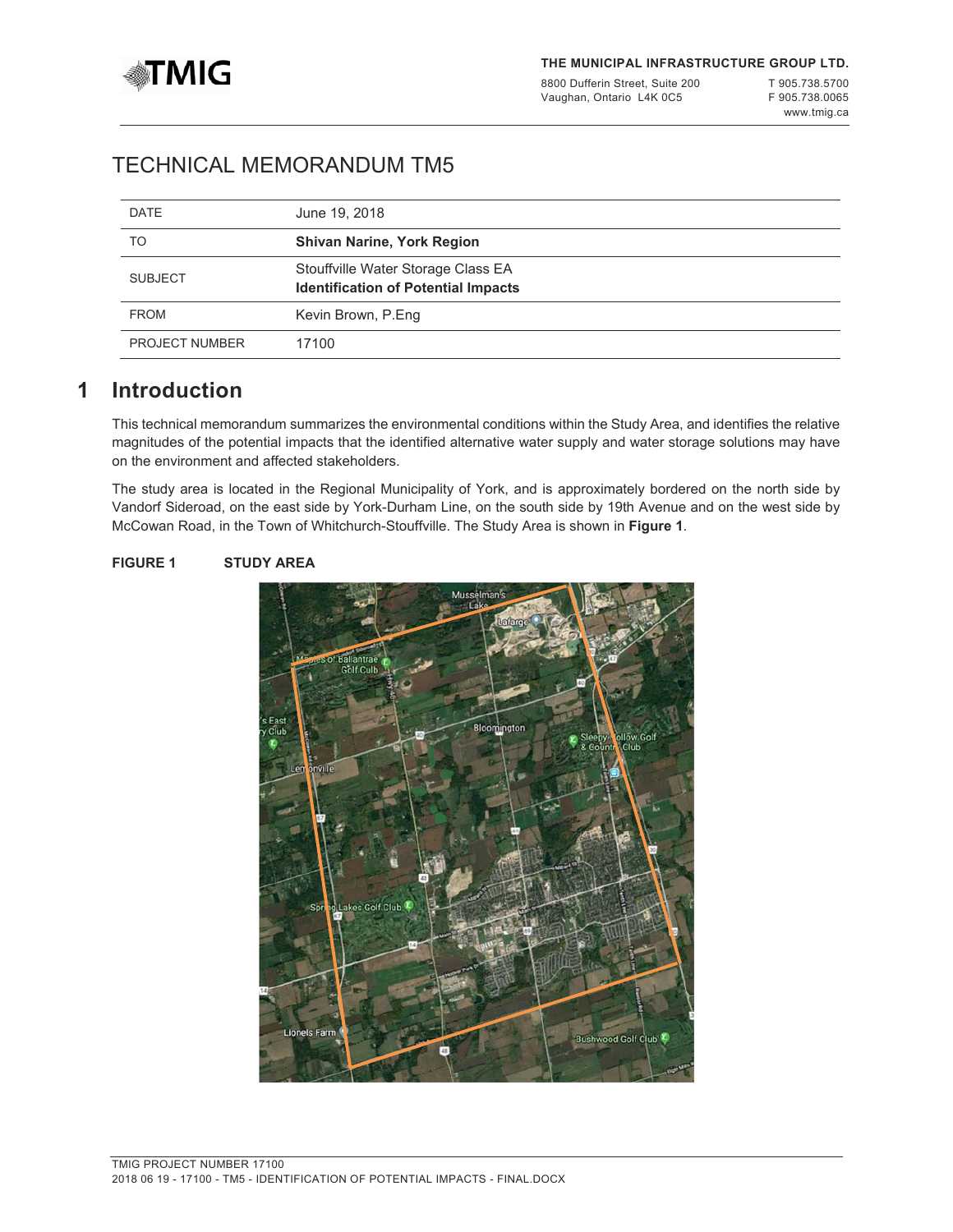

# **2 Description of the Environment**

A series of Environmental Screening Documents were prepared for the Region by Golder Associates as part of the overall Class Environmental Assessment (Class EA) process:

- Archaeological Screening;
- Cultural Heritage Screening;
- Natural Environment Screening; and
- Geotechnical Screening

The principal findings of those individual investigations are detailed in Technical Memorandum TM4 (dated March 1, 2018).

# **3 Review of Alternative Solutions**

The alternative solutions for this Class EA were discussed in detail in Tech Memo 2/3. The memo also identifies the EA Schedule that each of the alternatives fall under. There are two categories of solutions: water supply and water storage.

Not all alternative solutions are being carried forward. The following are the two categories of solutions and respective alternatives which will be carried forward in this EA:

#### • **Water Supply**

- 1. Do Nothing (maintain the existing facilities)
- 2. Increase the percentage of water supplied from Lake Based (retire some facilities)
- 3. Expand Existing Wells (retire some facilities)
- 4. Develop New Well Site (retire some facilities)
- **Water Storage** 
	- 1. Do Nothing (maintain the existing facilities)
	- 2. Limit Community Growth (retire some facilities)
	- 3. Build Additional Zone 2 Storage (retire some facilities)
	- 4. Facilitate Shared Fire Storage between Zone 1 and 2

The alternatives are further evaluated for socio-economic impact and natural environment impact in the Environmental Inventory Matrix.

# **4 Magnitude of Potential Environmental Impacts**

The environmental inventory checklist will be used to assess the alternative solutions. The assessment will determine which alternative will have the lowest potential impact to the environment.

The environmental inventory checklist was developed through review of the site characteristics and the York Region Consultant Manual (Section 4.3.3.1).

The categories included in the Sample Environmental Inventory Checklist in the York Region Consultant Manual are listed below, with applicability to the Stouffville EA and a completed Environmental Inventory Assessment is attached. The categories generally apply to the evaluation of both the supply and storage alternatives. Those which do not apply will be identified.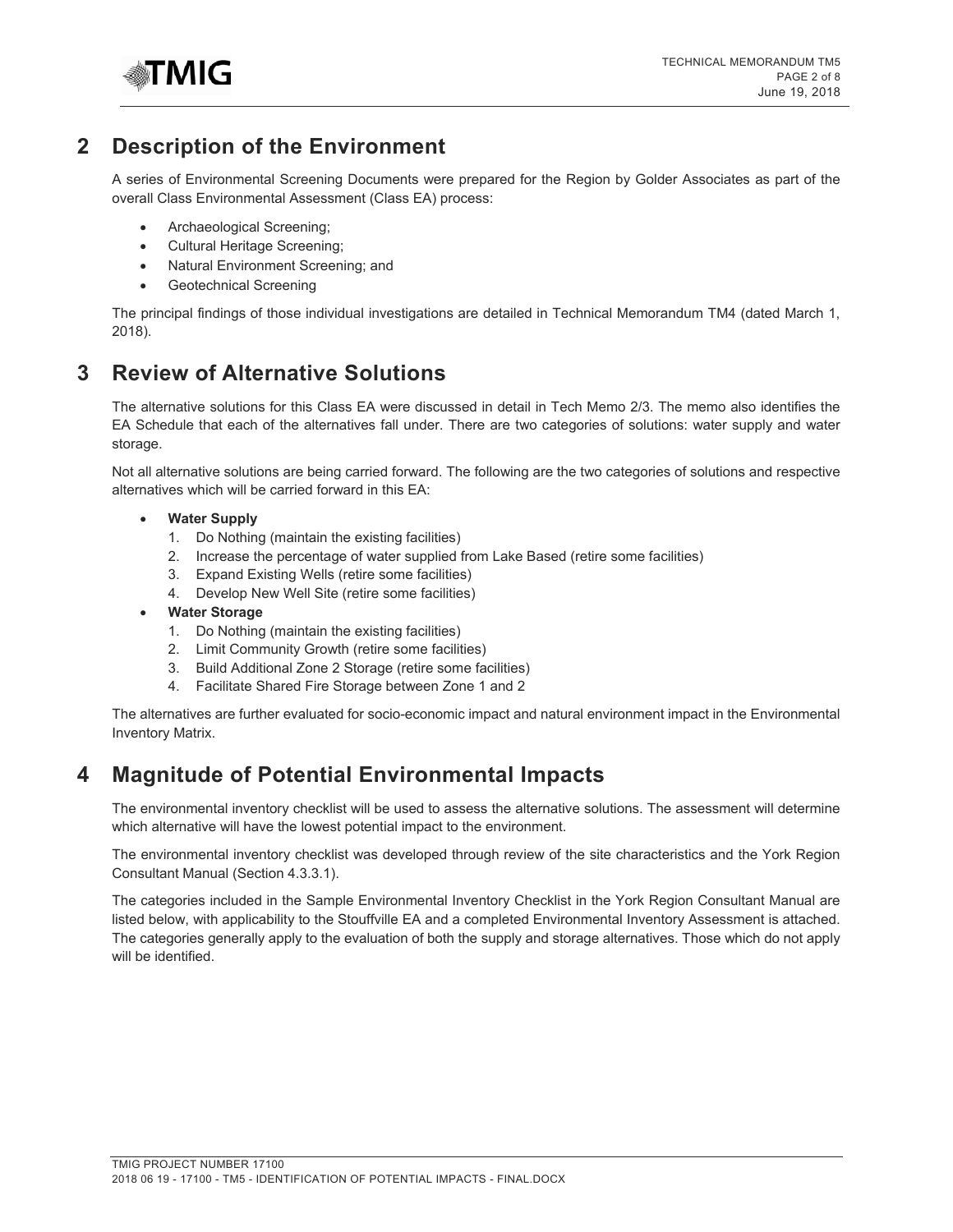

#### TABLE 1 ENVIRONMENTAL INVENTORY CHECKLIST

| <b>Sample Environmental Inventory Checklist</b>                                                                                                                                                                                  | <b>Applicability to this EA</b>                                                                                                                                                                                                                                       |
|----------------------------------------------------------------------------------------------------------------------------------------------------------------------------------------------------------------------------------|-----------------------------------------------------------------------------------------------------------------------------------------------------------------------------------------------------------------------------------------------------------------------|
| <b>Aesthetics</b>                                                                                                                                                                                                                | <b>Socio-Economic Environment:</b>                                                                                                                                                                                                                                    |
| This includes removal of vegetation for landscape features, change<br>of view, and a change of compatibility with landscape.                                                                                                     | This section is included due to the potential impacts to<br>existing sites adjacent to any potential new infrastructure.                                                                                                                                              |
| <b>Agriculture</b>                                                                                                                                                                                                               | <b>Socio-Economic Environment:</b>                                                                                                                                                                                                                                    |
| This includes removal of productive land, change in crop yield,<br>reduced viability due to land loss, change in water quality/quantity<br>and effect on property loss.                                                          | This section is included as there is a potential for future<br>sites to be located on/near agricultural land.                                                                                                                                                         |
| <b>Climatic Effects</b>                                                                                                                                                                                                          | <b>Natural Environment:</b>                                                                                                                                                                                                                                           |
| This includes vegetation removal or snow accumulation, wind<br>screening and shade on adjacent buildings.                                                                                                                        | This section is included as there is a potential to impact to<br>greenhouse gas emissions, primarily relating to increased<br>energy usage associated with new or expanded facilities.                                                                                |
| <b>Economic and Social Effects</b>                                                                                                                                                                                               | <b>Socio-Economic Environment:</b>                                                                                                                                                                                                                                    |
| This includes change to tax base and change in tax rate or cost of<br>service.                                                                                                                                                   | This section is included as we must consider whether<br>implementing a particular alternative solution would result<br>long-term water rates<br>potentially<br>becoming<br>in<br>unaffordably-high.                                                                   |
| Fish, Aquatic Wildlife and Vegetation                                                                                                                                                                                            | <b>Natural Environment:</b>                                                                                                                                                                                                                                           |
| This includes presence of endangered/threatened species, change<br>or removal of existing habitat, effects of timing of construction<br>activities on sensitive biological or ecological periods and lowering of<br>water table. | This section is included as there is a potential to impact<br>water courses and aquatic habitats during construction or<br>from groundwater drawdown and potential reductions in<br>stream baseflow. This section is applicable to Water<br>Supply alternatives only. |
| Groundwater                                                                                                                                                                                                                      | <b>Natural Environment:</b>                                                                                                                                                                                                                                           |
| This includes change in quantity, interference with flows/levels and<br>interference with private wells or other municipal production wells.                                                                                     | This section is included as there is a potential to impact<br>existing wells and groundwater resources. This section is<br>applicable to Water Supply alternatives only.                                                                                              |
| <b>Heritage Resources</b>                                                                                                                                                                                                        | <b>Socio-Economic Environment:</b>                                                                                                                                                                                                                                    |
| This includes the potential disturbance of archaeological sites or<br>artifacts, or structures with archaeological, heritage, or cultural<br>significance.                                                                       | This section is included due to the high Archaeological<br>Potential throughout the Study Area, and the potential<br>impact to Heritage Properties/Sites.                                                                                                             |
| <b>Public Health</b><br>This section includes effects on water quality, effects of air pollutants<br>and effects on quality of life.                                                                                             | (Not included. The potential Health effects related to<br>possibly increasing the Region's water supply capacity<br>are expected to be negligible. In fact, providing access to<br>a municipally-treated water system could be seen as a<br>health benefit).          |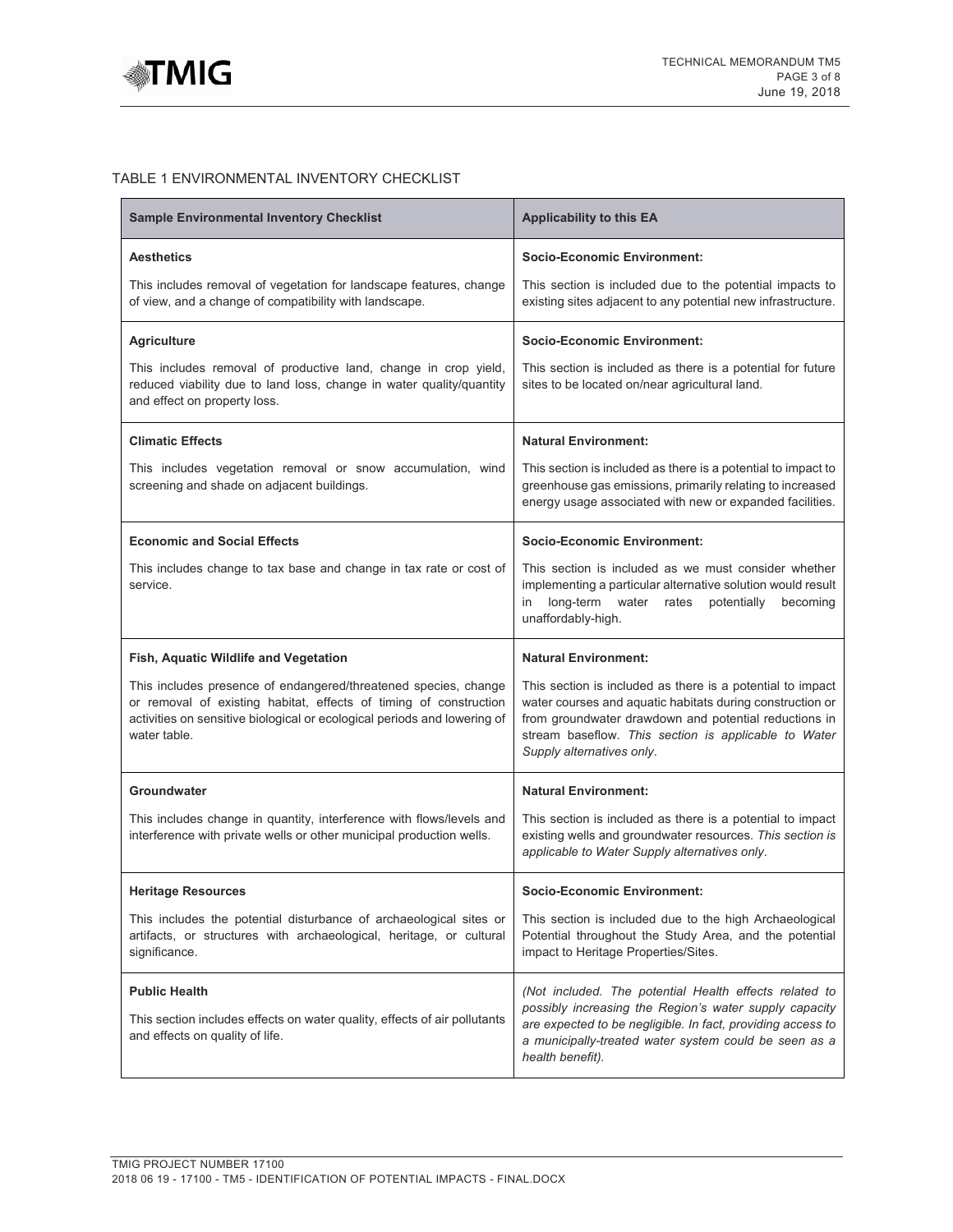

| <b>Sample Environmental Inventory Checklist</b>                                                                                                                                                                                                                         | <b>Applicability to this EA</b>                                                                                                                                                                                                                                             |
|-------------------------------------------------------------------------------------------------------------------------------------------------------------------------------------------------------------------------------------------------------------------------|-----------------------------------------------------------------------------------------------------------------------------------------------------------------------------------------------------------------------------------------------------------------------------|
| <b>Noise and Vibration</b><br>This section includes changes in existing noise and vibration levels,<br>and disruption during construction.                                                                                                                              | <b>Socio-Economic Environment:</b><br>This section is included as there is potential for noise and<br>vibration during construction of any required new<br>infrastructure.                                                                                                  |
| Residential, Commercial, Industrial, Institutional<br>This section includes temporary disruption during construction, effect<br>of vehicular traffic during and after construction, safety and<br>movement patterns of pedestrian traffic and change in property value. | <b>Socio-Economic Environment:</b><br>This section is included as there is potential to impact<br>traffic and pedestrians during construction of any required<br>new infrastructure.<br>Proximity to an Elevated Tank has impacts on aesthetics<br>(example: shadows)       |
| Soil and Geology<br>This section includes erosion or compaction during construction                                                                                                                                                                                     | <b>Natural Environment:</b><br>This section is included as there is potential for geological<br>impacts during construction of any required new<br>infrastructure. Also, subsurface conditions could impact<br>on the technical feasibility or costs of the required works. |
| <b>Watercourses and Surface Drainage</b><br>This section includes diversion and/or channelization of watercourses<br>and sedimentation and turbidity of adjacent water bodies due to<br>construction activities                                                         | <b>Natural Environment:</b><br>This section is included as construction of any required<br>new infrastructure has the potential to impact<br>watercourses.                                                                                                                  |
| <b>Terrestrial Vegetation and Wildlife</b><br>This section includes presence of endangered/threatened species or<br>their habitat, removal or disturbance of significant trees and/or ground<br>flora and effect on wildlife habitat                                    | <b>Natural Environment:</b><br>This section is included as there is a potential for forests<br>and wildlife to be impacted during construction of any<br>required new infrastructure.                                                                                       |
| <b>Utilities</b><br>This section includes effects on other utilities.                                                                                                                                                                                                   | <b>Technical Merit:</b><br>This section is included as there may be conflict with<br>existing utilities.                                                                                                                                                                    |

# **5 Affected Stakeholders**

The affected stakeholders for this project are primarily the residents and businesses of the overall Study Area. Any construction activities associated with required new infrastructure has the potential to impact residents and businesses in both the short term (construction-related impacts: noise, dust, vibration, traffic) and in the long term (general aesthetics, loss of natural or cultural assets). A Stakeholder Sensitivity Analysis was developed in November 2017, which identified the various stakeholder groups and the respective impacts. The following is a list of stakeholder groups with examples:

- **Municipal/Political** 
	- Town of Whitchurch-Stouffville (Engineering, Public Works, Planning, Clerks Office)
	- Town Council (and Regional Representative)

• **Residents** 

- Those identified in the Stakeholder Contact List, and in proximity to any identified infrastructure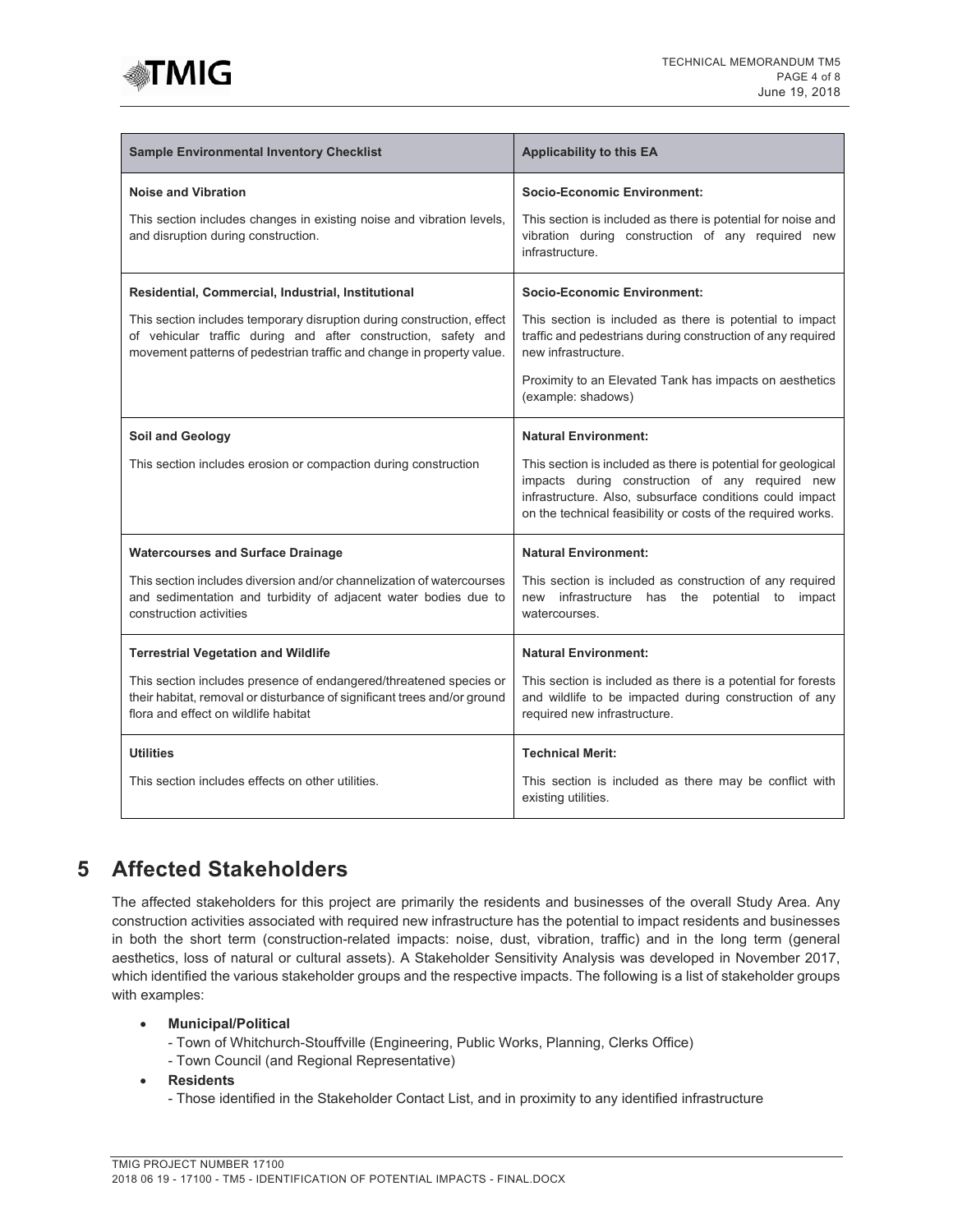

- **Local businesses** 
	- Identified in the Stouffville Chamber of Commerce Business Directory and Stakeholder Contact List
- Emergency Services, Schools, Transportation agencies • **Local agencies**
- The seven Williams Treaties First Nations, the Huron-Wendat Nation, Métis Nation of Ontario, and others • **First Nations and Métis**
- Aboriginal Affairs and Northern Development, Department of Fisheries and Oceans, Ministry of Environment • **Review agencies**  and Climate Change, Toronto and Region Conservation Authority, Ministry of Transportation
- Hydro One, Bell Canada, Trans-Canada Pipelines, etc. • **Utility companies**

The stakeholders and their relationship to the categories in the Environmental Inventory Checklist is illustrated in the table below:

#### TABLE 2 STAKEHOLDER IMPACT TABLE

|                                                    |                                | <b>STAKEHOLDER GROUP</b> |                           |                   |                  |                    |                |
|----------------------------------------------------|--------------------------------|--------------------------|---------------------------|-------------------|------------------|--------------------|----------------|
|                                                    | <b>Municipal/</b><br>Political | Residents                | <b>Businesse</b><br>Local | Agencies<br>Local | Nations<br>First | Agencies<br>Review | Utilities      |
| Aesthetics                                         | $\prime$                       | D                        | D                         | $\prime$          | N/A              | N                  | $\overline{N}$ |
| Agriculture                                        | $\overline{I}$                 | D                        | D                         |                   | N/A              | $\overline{N}$     | ${\cal N}$     |
| <b>Climatic Effects</b>                            | $\prime$                       | D                        | D                         | $\overline{I}$    | D                | $\mathcal{R}$      | N/A            |
| <b>Economic and Social Effects</b>                 | $\prime$                       | D                        | D                         | $\overline{I}$    | $\overline{N}$   | $\overline{N}$     | $\overline{N}$ |
| Fish, Aquatic Wildlife and Vegetation              | $\prime$                       | $\overline{I}$           | $\prime$                  | $\overline{I}$    | D                | $\mathcal{R}$      | $\overline{N}$ |
| Groundwater                                        | $\overline{I}$                 | $\overline{D}$           | D                         | $\prime$          | D                | $\mathcal{R}$      | $\overline{N}$ |
| Heritage Resources                                 | D                              | D                        | D                         | $\prime$          | D                | R                  | $\overline{N}$ |
| <b>Public Health</b>                               | $\overline{I}$                 | D                        | D                         | $\overline{I}$    |                  | $\mathcal{R}$      | N              |
| Noise and Vibration                                | $\overline{I}$                 | D                        | D                         | $\overline{I}$    | $\overline{N}$   | $\mathcal{R}$      | $\overline{N}$ |
| Soil and Geology                                   | $\overline{I}$                 |                          | $\overline{I}$            |                   |                  | $\mathcal{R}$      | N              |
| Watercourses and Surface Drainage                  | I                              | $\prime$                 | I                         | $\prime$          | D                | $\mathcal{R}$      | $\overline{M}$ |
| Terrestrial Vegetation and Wildlife                | $\prime$                       | $\prime$                 | I                         |                   | D                | $\mathcal{R}$      | ${\cal N}$     |
| <b>Utilities</b>                                   | $\prime$                       | $\prime$                 | $\prime$                  | $\prime$          | $\prime$         | $\mathcal{R}$      | D              |
| Residential, Commercial, Industrial, Institutional | $\overline{I}$                 | D                        | D                         | $\prime$          | $\overline{N}$   | R                  | ${\cal N}$     |

 $(I)$  = Indirect, (D) = Direct, (R) = Reviewer/ Regulator, (N) = No Perceived Impact

In addition, the permitted water-takers within the Study Area are potentially additionally affected by any activities that could adversely impact the safety or security of their specific water supplies.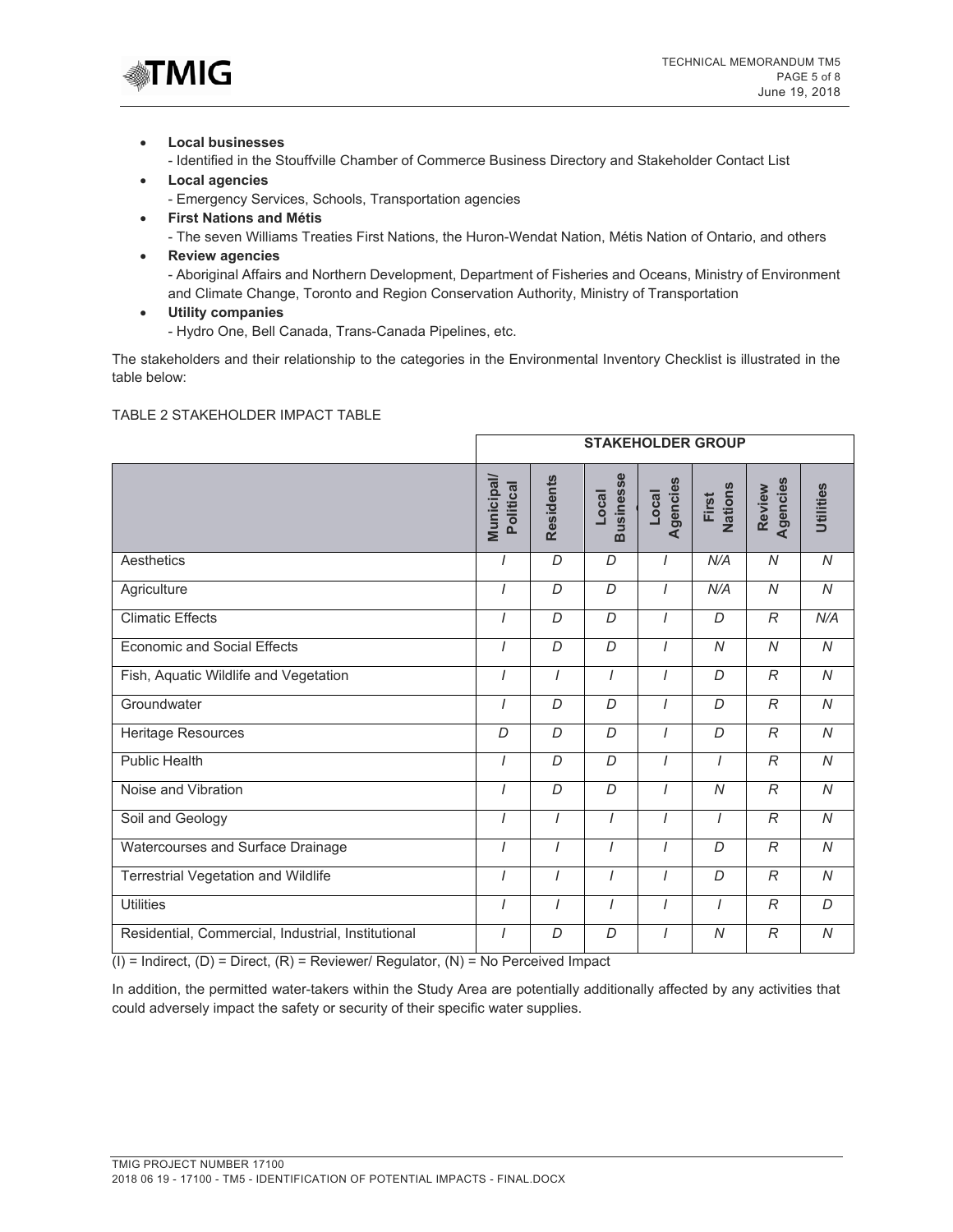

### **6 Mitigative Measures**

Mitigative measures are generally identified once specific sites or required construction projects are confirmed. At this stage of the Class EA process, only general mitigative measures can be identified. Sample mitigative measures are as follows:

- Using the Archaeological, Cultural Heritage, and Natural Environment inventories to identify potential sites where new infrastructure could be constructed with lesser overall impacts to the environment;
- Being aware of required near-term major road works, such that any lineal infrastructure requirements (such as watermains) could be coordinated with those planned works to reduce the overall combined impact of future construction activities.

Once specific sites or required construction activities are identified, additional environmental investigations may be required (specific assessment of Natural features, Stage 1 Archaeological Assessment, etc). These additional investigations will include detailed mitigative measures associated with the specific impacts.

### **6.1 Groundwater Rebound**

One item which has already been identified as a potential concern is groundwater rebound associated with the retirement of some existing wells.

Wells 3, 5, and 6 are all drawing water from the Upper Aquifer, which generally has a water surface elevation of approximately 282 m, compared with ground surface elevations in the range of approximately 287 m. Retiring Well 3 could result in a rebound in the groundwater table (GWT) within the Upper Aquifer, which could result in groundwater levels which could compromise existing infrastructure, or result in increased dewatering through residential sump pumps.

In other areas where water production wells in shallow aquifers have been retired, there have been instances where these wells have continued to operate (though not for water production) in order to control the groundwater levels. That mitigation measure (and the costs associated with it) will be considered in this Class EA, as shallow wells are being considered for retirement.

# **7 Conclusion**

The potential impacts identified in this memo and the attached Environmental Inventory Matrix represents the current understanding of how the alternative solutions could impact the natural and socio-economic environments. Some of the impacts are subject to site selection and proximity to residential area, heritage sites and other well systems. These will be evaluated in detail if the alternative is selected moving forward in this EA.

These potential impacts should be presented to the identified stakeholders during the second Public Consultation Centre (PCC) to make them aware of how addressing the increased water supply requirements associated with the proposed growth of the Town of Whitchurch-Stouffville could impact the environment. The first PCC saw a high level of engagement from participants. Several participants indicated that they were expecting to see more information on decisions about storage facilities and potential locations for a new elevated water tank as well as alternative solutions with pros and cons. These will be discussed and stakeholders' input will be solicited at PCC #2, and they will be invited to propose other impacts that might not have been identified to date. Those potential additional impacts could be considered as part of the general categories that have already been identified (expanding the existing environmental considerations), or they might warrant additional categories (additional environmental considerations). Specific impacts on habitat and heritage sites can be identified once a potential construction site has been chosen for the options involving new facility construction.

These impacts will be more formally evaluated after the second Public Consultation Centre, in conjunction with a thorough technical and financial impact (both capital costs and operation costs).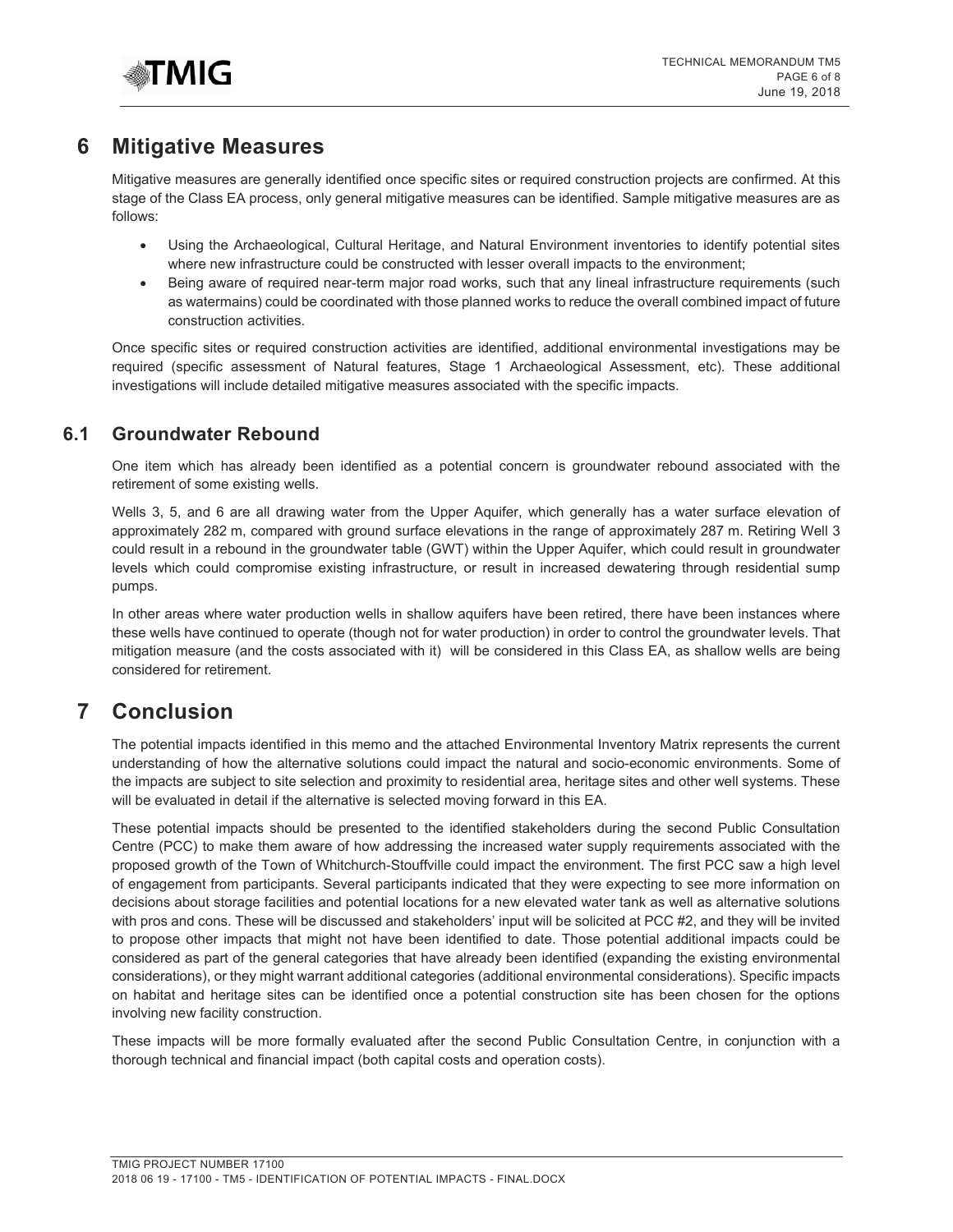| <b>WATER SUPPLY</b>                                                                                                                                                                                                                                                  | <b>Alternative 1:</b><br>Do Nothing                                       | <b>Alternative 4:</b><br>Change the % of water<br>supplied from Lake Based                                       | <b>Alternative 5:</b><br><b>Expand Existing Wells</b>                                                            | <b>Alternative 6:</b><br><b>Develop New Well Site</b>                                                                                          |
|----------------------------------------------------------------------------------------------------------------------------------------------------------------------------------------------------------------------------------------------------------------------|---------------------------------------------------------------------------|------------------------------------------------------------------------------------------------------------------|------------------------------------------------------------------------------------------------------------------|------------------------------------------------------------------------------------------------------------------------------------------------|
| <b>Aesthetics</b><br>-Removal of vegetation<br>-Change of Compatibility with<br>Landscape<br>-Residents, Non-residents,<br><b>Recreationalists and Tourists Exposed</b><br>to New View                                                                               | No new site required                                                      | No new site required                                                                                             | No new site required                                                                                             | New site(s) required                                                                                                                           |
| <b>Heritage Resources</b><br>-Disruption and/or Destruction of<br>Sites, Cultural Heritage Landscapes<br>and Structures having Archaeological,<br>Historical, Architectural or<br>Cultural/Heritage Significance                                                     | No new site required                                                      | No new site required                                                                                             | No new site required                                                                                             | Sufficient unconstrained<br>land is available.<br>Anticipate no adverse<br>Heritage impacts<br>(subject to confirmation<br>of possible sites). |
| <b>Noise and Vibration</b><br>-Changes in Existing noise and<br>vibration levels<br>-Disruption during construction                                                                                                                                                  | There would be only<br>minor works associated<br>with well rehabilitation | No new infrastructure                                                                                            | There would be only<br>minor works associated<br>with well upgrades                                              | <b>Temporary disruption</b><br>will be isolated to the<br>selected site and the<br>immediate area                                              |
| Residential, commercial, industrial,<br>institutional<br>-Temporary disruption during<br>construction<br>-Safety and movement patterns of<br>pedestrian traffic<br>-Change in Property Value<br>-Effect of Vehicular Traffic During and<br><b>After Construction</b> | No new infrastructure                                                     | <b>Retirement of Well 3</b><br>could result in<br>groundwater table<br>rebound, which could<br>impact basements. | <b>Retirement of Well 3</b><br>could result in<br>groundwater table<br>rebound, which could<br>impact basements. | <b>Temporary disruption</b><br>will be isolated to the<br>selected site and the<br>immediate area                                              |
| <b>Utilities</b><br>-Effects on other utilities, e.g.<br>Relocations                                                                                                                                                                                                 | No new infrastructure                                                     | No new infrastructure                                                                                            | No new site required                                                                                             | Most of the construction<br>work would be confined<br>to the selected site                                                                     |

| <b>Agriculture</b><br>-Change in crop yield<br>-Reduced viability due to land loss<br>-Change in Water Quantity/Quality<br>-Removal of Productive Farm Land                                                           | No new infrastructure                                                                                                                | No new infrastructure                                                                                                               | No new site required                                                                                                                 | <b>Small site</b><br>required relative to total<br>agricultural land within<br>the Study Area |
|-----------------------------------------------------------------------------------------------------------------------------------------------------------------------------------------------------------------------|--------------------------------------------------------------------------------------------------------------------------------------|-------------------------------------------------------------------------------------------------------------------------------------|--------------------------------------------------------------------------------------------------------------------------------------|-----------------------------------------------------------------------------------------------|
| Fish, Aquatic Wildlife and Vegetation<br>-Presence of Endangered / threatened<br>species<br>-Effects of timing of construction<br>activities<br>-Change or Removal of Existing<br>Habitat<br>-Lowering of Water Table | Negligible impact.<br>Demands will increase<br>but will stay within<br>previously-approved<br>daily water-taking<br>(MOECC approval) | Increased baseflow in<br>local creeks.<br>Could be beneficial<br>(increased habitats) or<br>adverse (vegetation,<br>habitat change) | Negligible impact.<br>Demands will increase<br>but will stay within<br>previously-approved<br>daily water-taking<br>(MOECC approval) | Impact will depend on<br>the selected site                                                    |
| Groundwater<br>-Change in Quantity<br>-Interference with private wells<br>-Interference with Flows or Levels                                                                                                          | <b>Demands will increase</b><br>but will stay within<br>approved volumes                                                             | Groundwater table could<br>rise causing problems<br>where it is shallow                                                             | Small increase in the<br>aquifer drawdown<br>(depth and radius)<br>Demands will increase<br>but will stay within<br>approved volumes | Impact will depend on<br>the proximity of the<br>proposed site to existing<br>wells           |
| <b>Soil and Geology</b><br>-Erosion or compaction during<br>construction                                                                                                                                              | No new infrastructure                                                                                                                | No new infrastructure                                                                                                               | No new site required                                                                                                                 | Disruption will be<br>isolated to the selected<br>site and the immediate<br>area              |
| <b>Watercourses and Surface Drainage</b><br>-Diversion and/or channelization of<br>watercourses<br>-Sedimentation and Turbidity of<br>Adjacent Water Bodies due to<br><b>Construction Activities</b>                  | No new infrastructure                                                                                                                | Increased baseflow in<br>local creeks could result<br>in creek migration                                                            | No new site required                                                                                                                 | Impact will depend on<br>the selected site and<br>would be temporary                          |
| <b>Terrestrial Vegetation and Wildlife</b><br>-Presence of Endangered/Threatened<br>Species or their habitat<br>-Removal or Disturbance of Significant<br>Trees and/or Ground Flora<br>-Effect on Wildlife Habitat    | No new infrastructure                                                                                                                | No new infrastructure                                                                                                               | No new site required                                                                                                                 | Impact will depend on<br>the selected site                                                    |

| Key to Magnitudes of the Potential Impacts: |            |                 |                    |           |  |
|---------------------------------------------|------------|-----------------|--------------------|-----------|--|
| No impact                                   | Low impact | Moderate impact | <b>High impact</b> | Undefined |  |